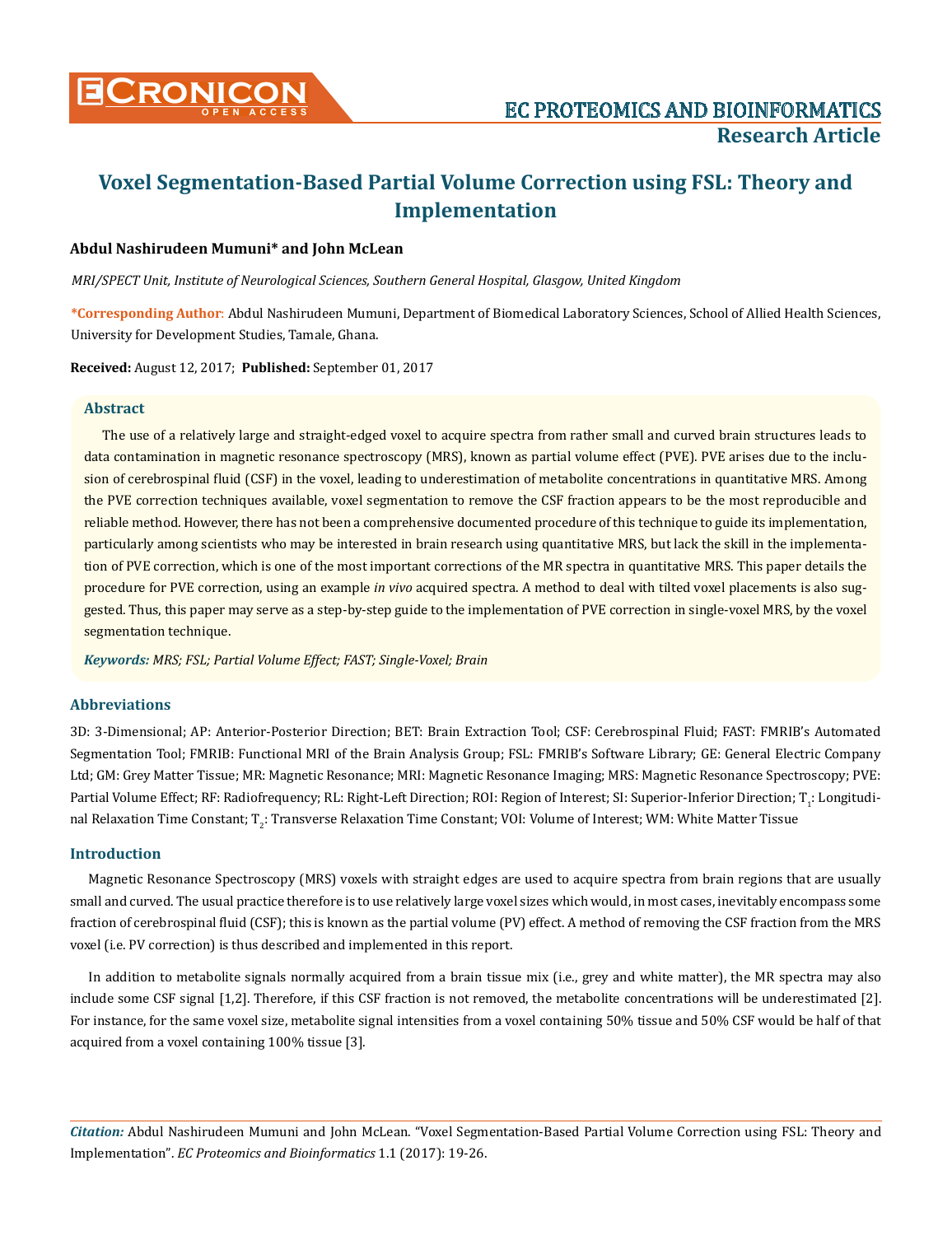Three PV correction techniques are reported in the literature: correction with grey matter fraction; bi-exponential fitting using multiecho dataset; and segmentation of a structural MR image.

In the grey matter fraction technique [4-6], signals are acquired using a series of voxels with known, varying grey matter fractions. In a plot of signal intensity versus grey matter fraction, intensity values corresponding to grey matter fractions of 0 and 1 give the amounts of signal arising from white matter (WM) and grey matter (GM) respectively. The disadvantage of this technique is that it prolongs the acquisition time, and also the estimation of the fraction of grey matter in the voxel is likely to be subjective. Reproducibility of the measurements may therefore not be good.

The bi-exponential fitting technique distinguishes between signal from CSF and that from tissue water [2,7]. In its implementation, a multiecho spectral acquisition is performed and a bi-exponential fit of the T $_2$ -decay can reveal long-T $_2$  and short-T $_2$  components. The long- $\rm T_2$  decay is attributable to CSF and thus gives a measure of the amount of CSF in the voxel; the short-T $_2$  component is attributable to water trapped between myelin sheaths in brain tissue [7,8]. However, the T<sub>2</sub>-decay in healthy brain is reported to exhibit three distinct pools of water: CSF with T<sub>2</sub> > 1000 ms, intra/extra-cellular water with 80 ms < T<sub>2</sub> < 200 ms, and myelin water with 10 ms < T<sub>2</sub> < 50 ms [9]. The number of water pools could even be increased in pathology [10,11]. To correctly measure the T<sub>2</sub>-decay of water, considerations to these 'pool effects' will have to be taken into account; a full water T<sub>2</sub>-decay will also have to be acquired and fitted accurately. A non-negative least squares fitting method is usually applied [9,12,13], the accuracy of which depends on the number of plotted points. At least twelve time points yield reasonable goodness of fits [14]; this therefore means more acquisitions. Consequently, the measurement time may be clinically unacceptable [8], and could be affected by motion artefacts.

In the imaging-based CSF correction technique, a high resolution structural 3D MR image (usually T<sub>1</sub>-weighted) is used to determine the proportions of CSF, grey and white matter in the voxel. The T<sub>1</sub>-weighting gives CSF a low pixel intensity value relative to brain tissue. An image segmentation routine is then performed on the 3D image to segment it into CSF, grey and white matter fractions [2]. The CSF fraction can then be excluded from the voxel composition. The advantage of this technique is that it is implemented as a post-processing correction technique, and does not impact significantly on the MRS data acquisition time. It is thus not associated with subject tolerance issues. Moreover, movement of the subject between the MRS and 3D MRI acquisitions can be corrected for by co-registration of the 3D MRI to the structural MRI used for planning the MRS voxel [15]. The technique has fewer potential sources of error, and is therefore more reproducible and reliable.

Despite the advantages and relevance of the image segmentation-based PV correction technique in quantitative MR spectroscopy, there has not been a comprehensive documentation on the implementation procedure of the technique in the literature to guide MRS researchers who are unfamiliar with the PV correction technique. This paper therefore aims to provide a detailed and comprehensive procedure for single voxel localisation in high-resolution 3D MRI, and the subsequent segmentation of the voxel into CSF, grey and white matter fractions. This will then be followed by a method of elimination of the CSF fraction. Finally, a technique of dealing with tilted voxels is also suggested.

#### **Materials and Methods**

MRS acquisition was conducted on one healthy male volunteer by prescribing a large voxel (AP x RL x SI = 92.0 x 103.7 x 20.0 mm<sup>3</sup>) on an axial MRI of the volunteer's brain (Figure 1). This made it possible for the 3.0 T GE MR scanner to store a retrievable MRS header file containing the voxel coordinates. A high-resolution  $\mathrm{T_i}\text{-weighted}$  3D brain MRI was also acquired for segmentation.

PV correction was then performed post-MRS acquisition, using the FMRIB's Software Library (FSL, www.fmrib.ox.ac.uk/fsl [16,17]) software (version v5.0). The PV correction technique involved four steps: segmentation of the 3D MRI, voxel localisation in each image segment, estimation of CSF, GM and WM fractions in the voxel, and elimination of the CSF fraction. Each step is described as follows.

*Citation:* Abdul Nashirudeen Mumuni and John McLean. "Voxel Segmentation-Based Partial Volume Correction using FSL: Theory and Implementation". *EC Proteomics and Bioinformatics* 1.1 (2017): 19-26.

20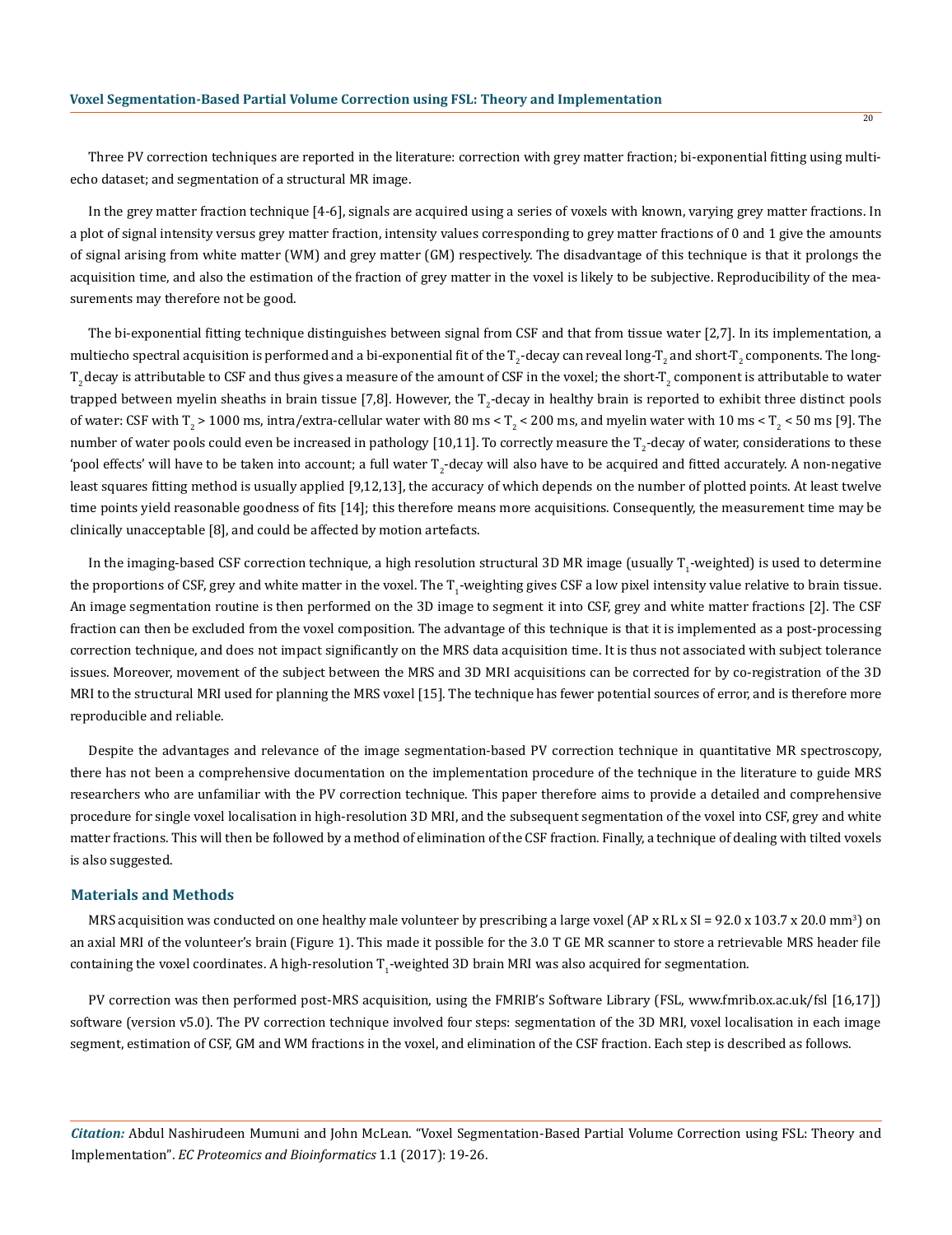

*Figure 1: Voxel placement in brain MRI during MRS acquisition.*

## **Segmentation of the 3D MRI**

Brain tissue is extracted from the skull (Figure 2a-b) using the Brain Extraction Tool (BET) in FSL. The brain is then segmented into three tissue classes (Figure 2c-e) using the FMRIB's Automated Segmentation Tool (FAST) of FSL [18]. The segmentation routine also corrects the image for spatial intensity variations, also known as bias field or RF inhomogeneities. The FAST algorithm assigns intensity values (between 0 and 1) to all voxels of the image and then classifies these intensities as high, intermediate and low. Tissue classes 0, 1 and 2 have low, intermediate and high intensities, and are thus assigned to CSF (Figure 2c), grey matter (Figure 2d) and white matter (Figure 2e), respectively. The output images of the tissue classes are known as partial volume maps, whose intensity values represent the proportion of each tissue class in the voxels of the 3D MRI [18].



*Figure 2: Implementation of the BET and FAST algorithms on the high-resolution T1 -weighted 3D brain MRI. The brain extraction tool (BET) removes the skull (Figure 2a-b), while the FMRIB's Automated Segmentation Tool (FAST) segments the extracted brain into three tissue classes: CSF (Figure 2c), GM (Figure 2d) and WM (Figure 2e).*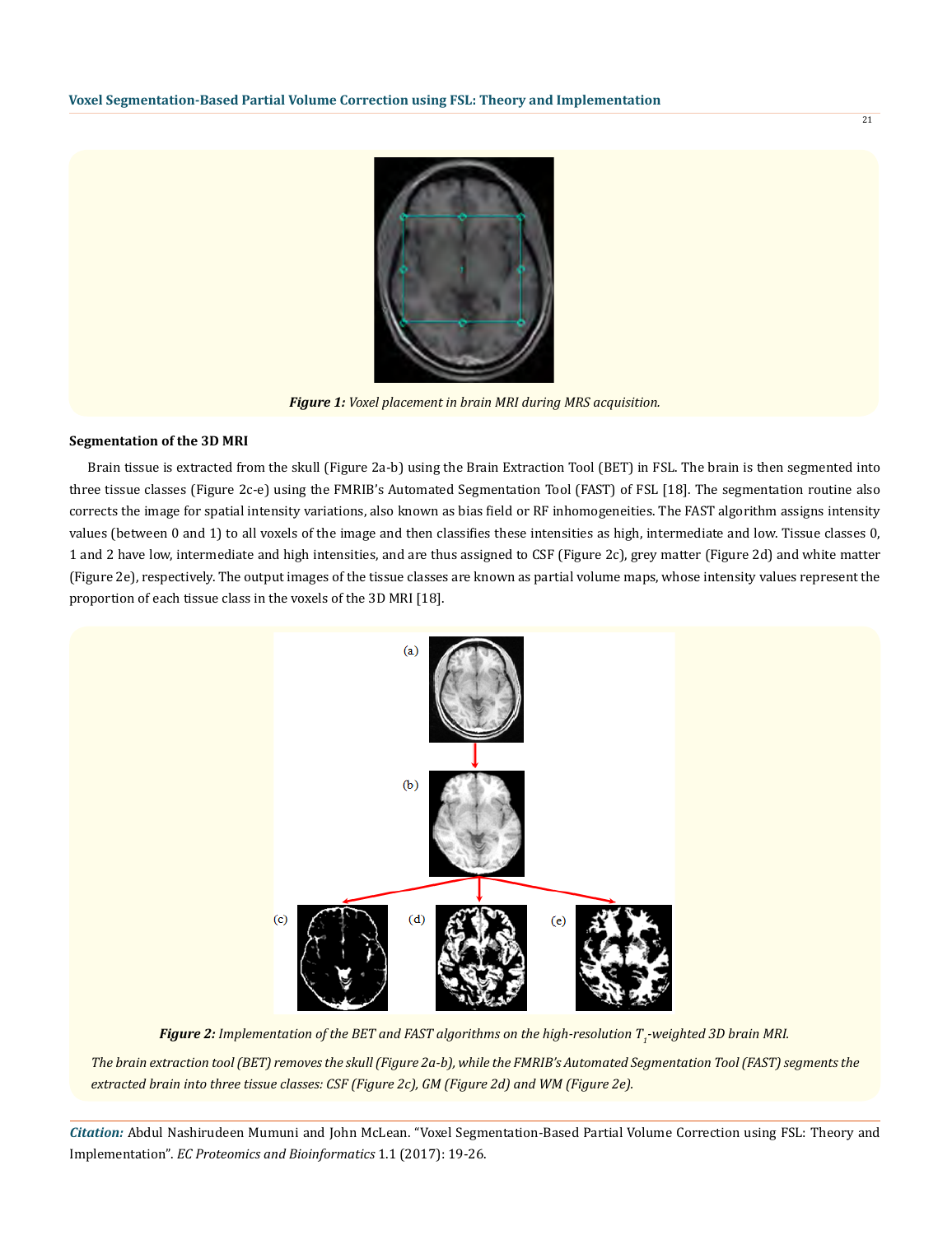#### **Localisation of the voxel in the segmented brain MR images**

This procedure involves two steps: determination of the coordinates at the vertices of the VOI, and then using these coordinates to generate the precise volume of the voxel. While the coordinates are calculated manually, the voxel volume is determined automatically by FSL when the coordinates are used as input values. These steps are detailed as follows.

## **Calculation of the VOI coordinates**

The MRS voxel is a region of interest defined in three-dimensional space. Thus, a three-coordinate space can be used to represent the three sides, LR x AP x SI of the voxel, where these sides correspond to the x, y and z axes, respectively (Figure 3). A voxel is normally specified in three (xyz) dimensions by three quantities: "starting values", "dimensions" and "centre coordinates". The starting values represent the coordinates of each corner of the voxel and the dimensions are the lengths of each side of the voxel; the centre coordinates define the centre of the voxel. These three quantities are related such that when any two of them are known, the third can be calculated.



*Figure 3: A three-dimensional representation of the MRS voxel.*

*The small blue square represents the starting point for the RL side (along the x-axis) of the voxel; the small red circle is the centre, C of the*  voxel with coordinates X<sub>o</sub>, Y<sub>o</sub>, Z<sub>o</sub>; the dimensions of the three sides, RL, AP and SI of the voxel are respectively represented by |X|, |Y| and |Z|.

The dimensions of the voxel and their corresponding centre coordinates are usually stored in the MRS header file after every spectral acquisition. Therefore, the starting values for each side of the voxel can be calculated using the following equations for each side of the voxel:

 $X_{\text{start}} = X_{\text{o}} - (|X|/2); Y_{\text{start}} = Y_{\text{o}} - (|Y|/2); Z_{\text{start}} = Z_{\text{o}}$ 

(Equation 1)

These calculated starting values are usually predefined by the proprietary software of the GE MR scanner (SAGE) in scanner anatomical space (SAS). By this convention, a voxel side lies along, say, the R or L axis but not along the RL axis. Therefore, the voxel dimensions will normally be presented in SAGE, for example, as 20R x 20A x 20I and not as 20RL x 20AP x 20SI. It should be noted, however, that certain sign conventions apply to the relationships stated in equation  $1:$   $X_{\rm start}$  and  $Y_{_0}$  should be negated when the SAS labels are L and P, respectively. In this case, the negation of  $\rm{Y}_{o}$  should be done before calculating  $\rm{Y}_{start}$ . This is necessary due to the reversal of image orientation (and hence the voxel) when loading the MR image/voxel in the FSL program. The Z-axis serves as the mirror line for the reorientation and so its values are not negated.

#### **Localisation of the 3-dimensional voxel in the 3D MRI**

In order to localise the MRS voxel in its corresponding 3D MR image, the FSL program requires the starting values (determined previously) in the coordinate space (CS). The CS starting values are generated automatically by FSL when the calculated SAS starting values are entered in the program. Note should however be taken of the above sign conventions when entering the SAS starting values.

*Citation:* Abdul Nashirudeen Mumuni and John McLean. "Voxel Segmentation-Based Partial Volume Correction using FSL: Theory and Implementation". *EC Proteomics and Bioinformatics* 1.1 (2017): 19-26.

22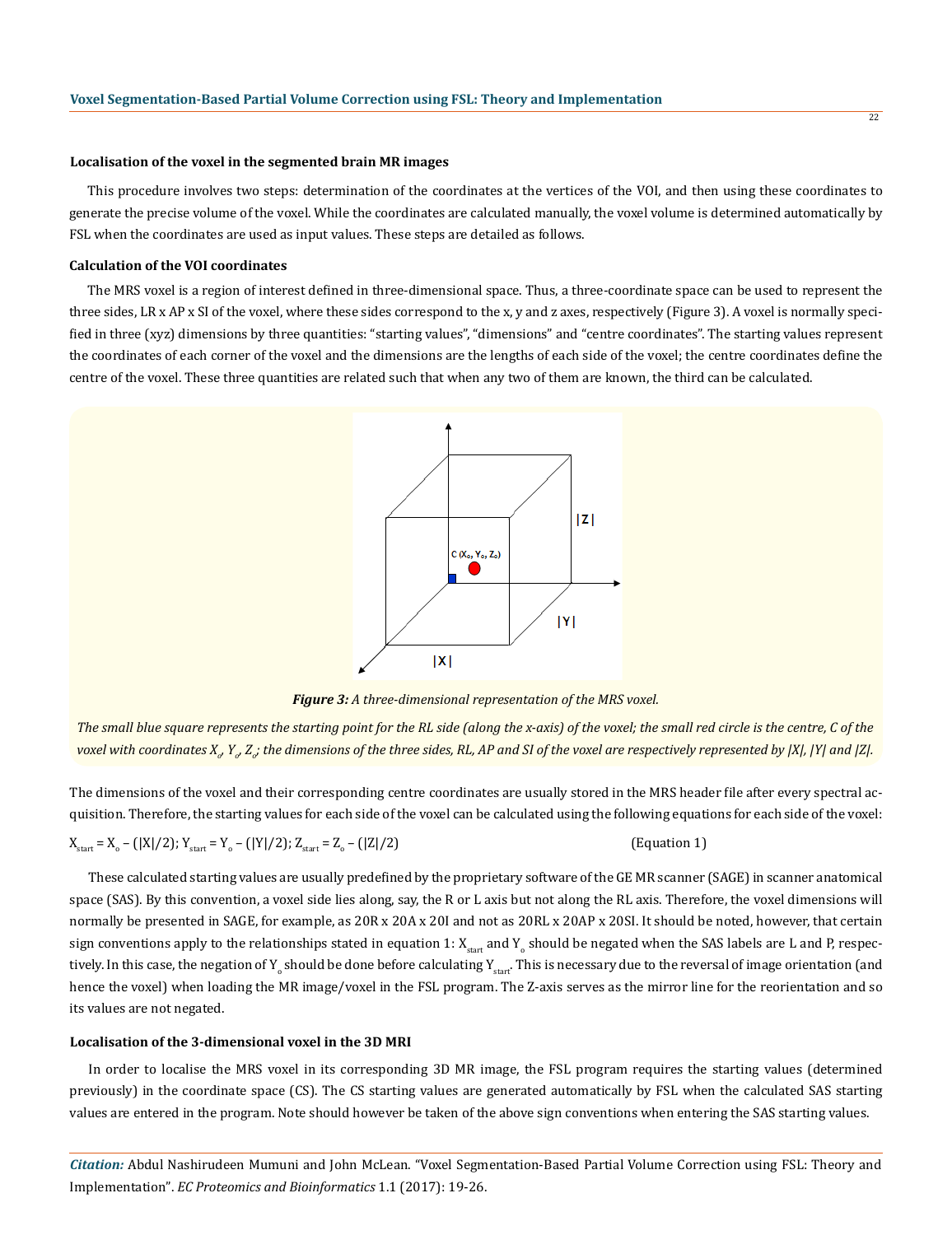The voxel is then localised in, and 'cut out' from, the 3D MR image (Figure 4g) by running the following command on the image file of each tissue class in the command line:

'fslroi <input tissue class filename> <output voxel image filename>  $X_{start}$  |X|  $Y_{start}$  |Y|  $Z_{start}$  |Z|'

where  $X_{start}$ ,  $Y_{start}$  and  $Z_{start}$  are the coordinates of one of the vertices, and |X|, |Y| and |Z| are respectively the dimensions in the RL, AP and SI axes of the voxel. Output voxel images are then generated and saved to a directory for each one of the CSF (Figure 4d), grey matter (Figure 4e), and white matter (Figure 4f) fractions.



 ${\it Figure 4}$ : Procedure for localisation of the voxel in the high-resolution T<sub>1</sub>-weighted 3D MRI.

*The whole brain MRI is segmented into CSF (Figure 4a), GM (Figure 4b), and WM (Figure 4c) fractions using the FAST algorithm of FSL, followed by the localisation of the voxel in each tissue segment (Figure 4d-f). Figure 4g results when the three voxel segments (Figure 4d-f) are put together; note how Figure 4g compares with the brain region encompassed by the large voxel in figure 1.*

## **Estimation of fractions of CSF, GM and WM in the voxel**

The volume of CSF, grey matter and white matter of each voxel image (in voxel units) is calculated as the product of the mean pixel intensity value of the voxel image and the volume of that tissue class in the voxel image. Estimation of the voxel content in this way is known as partial volume estimation, executed in the command line of FSL by the following lines of code on each one of the CSF, grey matter and white matter voxel images [18]:

*vol=`\$FSLDIR/bin/fslstats voxel image filename -V | awk '{print \$1}'` mean=`\$FSLDIR/bin/fslstats voxel image filename -M` tissuevol=`echo "\$mean \* \$vol" | bc -l` echo \$tissuevol*

This returns the tissue volume in voxel units, stored in the variable 'tissuevol'. To get the volume in units of mm $^3$ , {print \$1} is replaced with {print \$2} in the first line.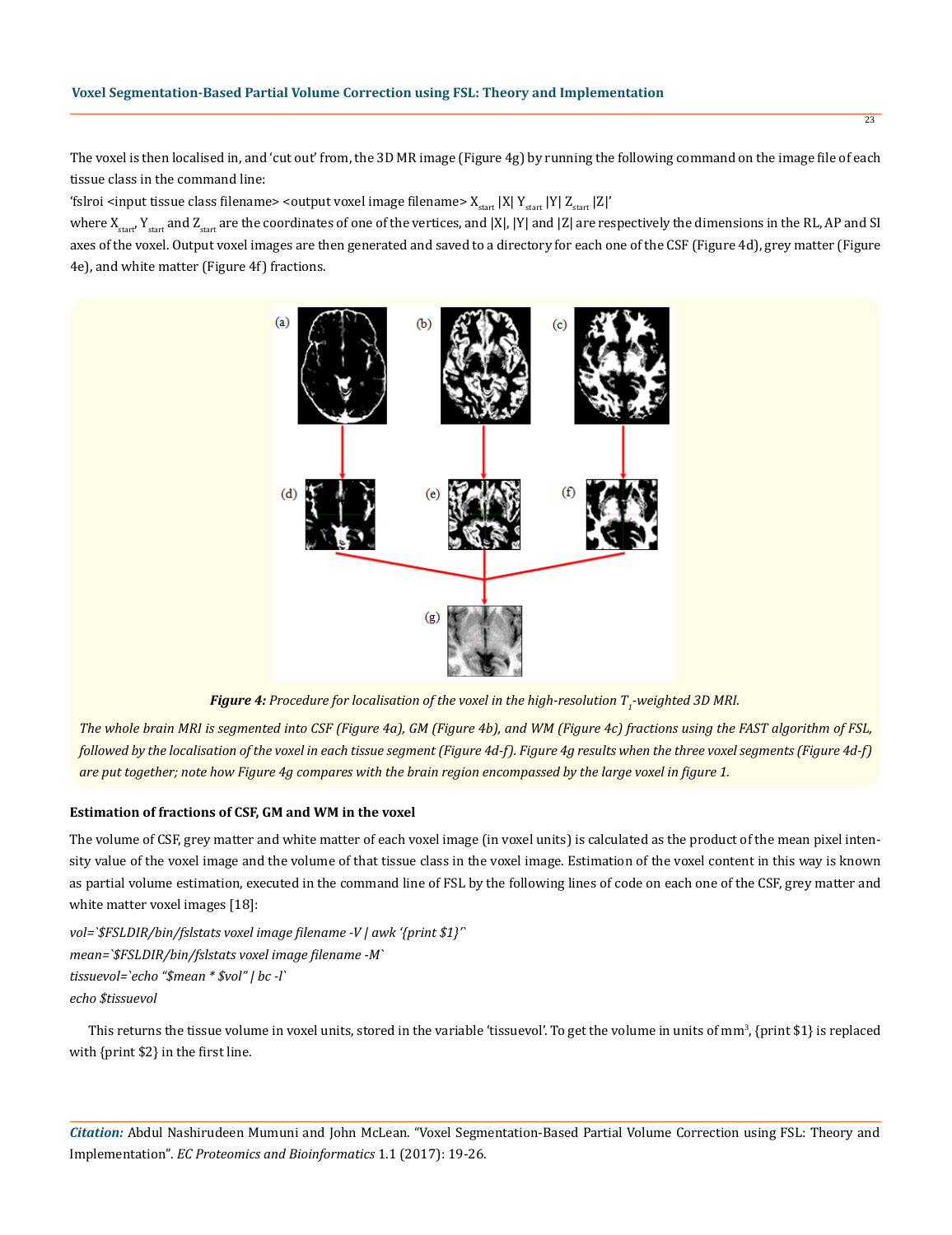#### **Elimination of the CSF fraction**

If  $v_{\text{cyc}} v_{\text{cav}}$  and  $v_{\text{MW}}$  are the FSL estimated voxel volumes of CSF, grey and white matter, respectively, then the tissue content of the voxel will be ( $v_{GM}$  +  $v_{WM}$ ) and the fractions of grey ( $f_{GM}$ ) and white ( $f_{WM}$ ) matter will be  $v_{GM}/(v_{GM} + v_{WM})$  and 1 -  $f_{GM}$ , respectively. This calculation excludes  $v_{\text{csc}}$  leaving behind only solid brain tissue (i.e. grey and white matter fractions).

## **Results and Discussion**

For the large voxel prescribed in the single volunteer shown in figure 1, the partial volume estimates in voxel units of CSF (Figure 4d),  $GM$  (Figure 4e) and WM (Figure 4f) were  $16744$  mm $^3$ , 90986 mm $^3$  and  $127662$  mm $^3$ , respectively. These represented 7%, 39% and 54% of CSF, GM and WM, respectively, in the voxel.

Excluding the CSF content of the voxel to correct for the partial volume effect, the voxel tissue content then had a total partial volume estimate of 218648 mm<sup>3</sup>, representing 93% (or a fraction of 0.93) of the voxel. This tissue fraction of the voxel was then made up of 42% (or 0.42) and 58% (or 0.58) of GM and WM, respectively.

The voxel localisation technique presented in this paper is accurate for non-oblique voxel placements. For oblique or tilted voxel placements, the orientation angle will have to be taken into account. In this case, a rotation matrix involving the voxel starting values and rotation angle would have to be used. However, if the scanner does not generate information on the orientation angle of the voxel in the MRS header files; and there is no straightforward way of obtaining such information, then the slices should be planned along the angle of the structure of interest prior to structural MRI for voxel localisation (Figure 5a-b). By doing this, the hippocampi, for instance, in both brain hemispheres can be reasonably horizontal so that there will be no need to tilt the MRS voxel to cover most of the length of the hippocampus. The partial volume correction technique presented in this paper can then be directly applied in such a case.



*Figure 5: Sagittal MRI scans showing voxel placements on the hippocampus in a tilted orientation (a) and in a horizontal orientation (b).*

## **Conclusion**

A method for partial volume correction using MR image segmentation of the MRS voxel has been presented. Though the voxel localisation technique described is not suitable for cases where oblique voxels are used, a method of dealing with this has been suggested in this paper. It was recommended that for brain structures like the hippocampus that may sometimes be tilted, the structural MRI for voxel localisation should be acquired with slices tilted to the region of interest so that the voxel can be prescribed in that region in a non-oblique orientation.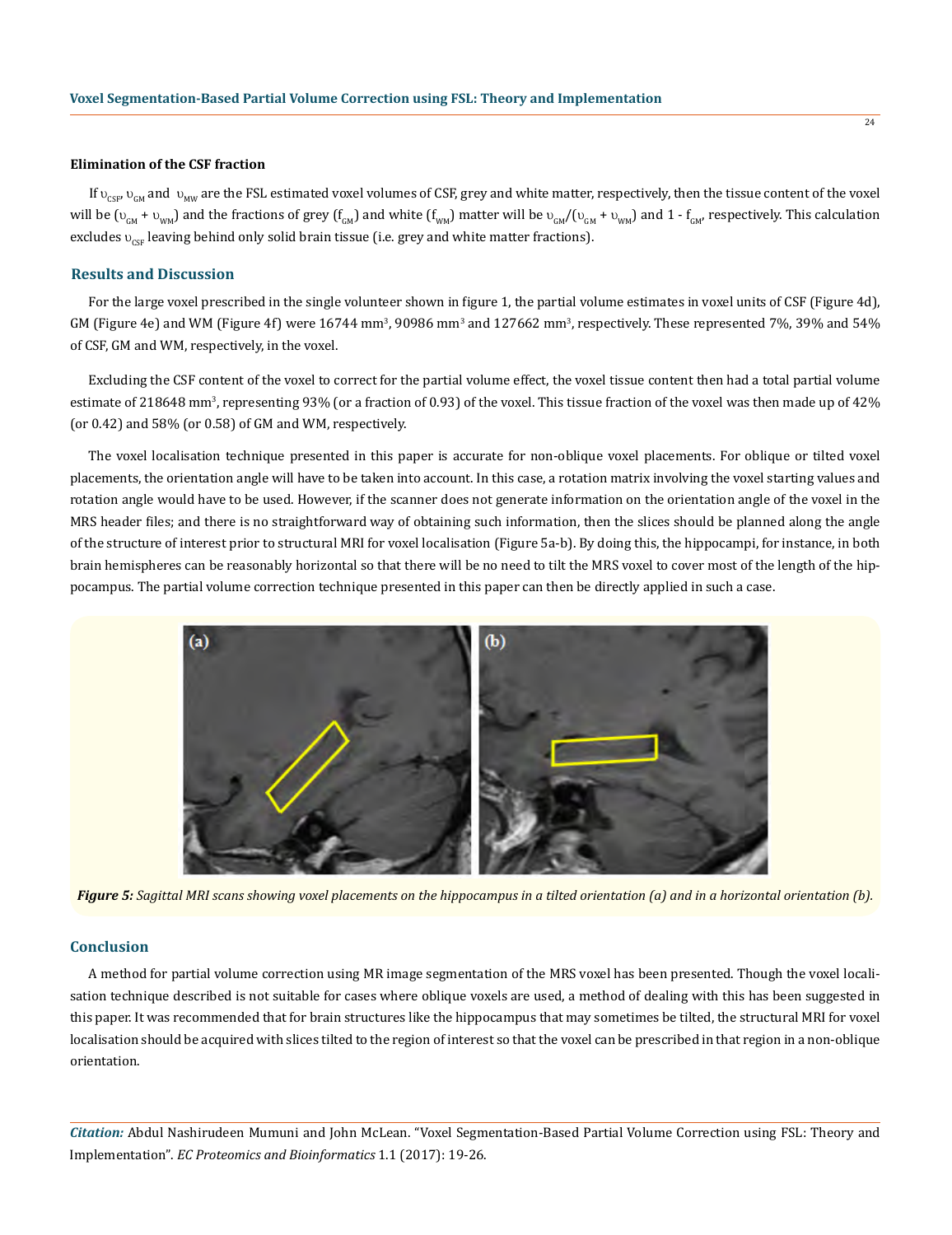# **Acknowledgements**

We wish to thank the Scottish Imaging Network, A Platform for Scientific Excellence (SINAPSE, 'Scottish Funding Council HR07020'), University of Glasgow (grant number: 11145801), and Sackler Institute of Psychological Research (grant number: 32660) for jointly funding the PhD research of Dr. A. N. Mumuni, which resulted, partly, in this report.

# **Conflict of Interest**

The authors have no conflict of interest to declare.

# **Bibliography**

- 1. Tofts PS and Waldman AD. "Spectroscopy: 1H Metabolite Concentrations". In: Tofts, P. (Ed.), "Quantitative MRI of the brain: measuring changes caused by disease". John Wiley & Sons Ltd, Chichester, England (2003): 299-319.
- 2. [Helms G. "The principles of quantification applied to in vivo proton MR spectroscopy".](https://www.ncbi.nlm.nih.gov/pubmed/18434059) *European Journal of Radiology* 67.2 (2008): [218-229.](https://www.ncbi.nlm.nih.gov/pubmed/18434059)
- 3. Panigrahy A., *et al*[. "Quantitative short echo time 1H-MR spectroscopy of untreated pediatric brain tumors: preoperative diagnosis](https://www.ncbi.nlm.nih.gov/pubmed/16551993)  and characterization". *[American Journal of Neuroradiology](https://www.ncbi.nlm.nih.gov/pubmed/16551993)* 27.3 (2006): 560-572.
- 4. McLean MA., *et al*[. "Quantitative analysis of short echo time 1H-MRSI of cerebral gray and white matter".](http://onlinelibrary.wiley.com/doi/10.1002/1522-2594(200009)44:3%3C401::AID-MRM10%3E3.0.CO;2-W/abstract) *Magnetic Resonance in Medicine* [44.3 \(2000\): 401-411.](http://onlinelibrary.wiley.com/doi/10.1002/1522-2594(200009)44:3%3C401::AID-MRM10%3E3.0.CO;2-W/abstract)
- 5. Noworolski SM., *et al*[. "High spatial resolution 1H-MRSI and segmented MRI of cortical gray matter and subcortical white matter in](https://www.ncbi.nlm.nih.gov/pubmed/10025607)  three regions of the human brain". *[Magnetic Resonance in Medicine](https://www.ncbi.nlm.nih.gov/pubmed/10025607)* 41.1 (1999): 21-29.
- 6. Hetherington HP., *et al*[. "Quantitative 1H spectroscopic imaging of human brain at 4.1 T using image segmentation".](https://www.ncbi.nlm.nih.gov/pubmed/8795016) *Magnetic Reso[nance in Medicine](https://www.ncbi.nlm.nih.gov/pubmed/8795016)* 36.1 (1996): 21-29.
- 7. Ernst T., *et al*[. "Absolute Quantitation of Water and Metabolites in the Human Brain. I. Compartments and Water".](http://www.sciencedirect.com/science/article/pii/S1064186683710551) *Journal of Mag[netic Resonance Series B](http://www.sciencedirect.com/science/article/pii/S1064186683710551)* 102.1 (1993): 1-8.
- 8. Brief EE., *et al*[. "Absolute metabolite concentrations calibrated using the total water signal in brain H-1 MRS".](http://onlinelibrary.wiley.com/doi/10.1002/nbm.1349/abstract) *NMR in Biomedicine* [22.3 \(2009\): 349-354.](http://onlinelibrary.wiley.com/doi/10.1002/nbm.1349/abstract)
- 9. Whittall KP., *et al*[. \(1997\). "In vivo measurement of T2 distributions and water contents in normal human brain".](https://www.ncbi.nlm.nih.gov/pubmed/8978630) *Magnetic Reso[nance in Medicine](https://www.ncbi.nlm.nih.gov/pubmed/8978630)* 37.1 (1997): 34-43.
- 10. Laule C., *et al*[. "Long T2 water in multiple sclerosis: what else can we learn from multi-echo T2 relaxation?"](https://www.ncbi.nlm.nih.gov/pubmed/17762945) *Journal of Neurology* [254.11 \(2007\): 1579-1587.](https://www.ncbi.nlm.nih.gov/pubmed/17762945)
- 11. Whittall KP., *et al*[. "Are mono-exponential fits to a few echoes sufficient to determine T2 relaxation for in vivo human brain?"](https://www.ncbi.nlm.nih.gov/pubmed/10371459) *Mag[netic Resonance in Medicine](https://www.ncbi.nlm.nih.gov/pubmed/10371459)* 41.6 (1999): 1255-1257.
- 12. Laule C., *et al*[. "Water content and myelin water fraction in multiple sclerosis. A T2 relaxation study".](https://www.researchgate.net/publication/5423408_Water_content_and_myelin_water_fraction_in_multiple_sclerosis_A_T2_relaxation_study) *Journal of Neurology* 251.3 [\(2004\): 284-293.](https://www.researchgate.net/publication/5423408_Water_content_and_myelin_water_fraction_in_multiple_sclerosis_A_T2_relaxation_study)
- 13. Whittall KP., *et al*[. "Normal-appearing white matter in multiple sclerosis has heterogeneous, diffusely prolonged T2".](http://onlinelibrary.wiley.com/doi/10.1002/mrm.10076/abstract) *Magnetic Resonance in Medicine* [47.2 \(2002\): 403-408.](http://onlinelibrary.wiley.com/doi/10.1002/mrm.10076/abstract)

*Citation:* Abdul Nashirudeen Mumuni and John McLean. "Voxel Segmentation-Based Partial Volume Correction using FSL: Theory and Implementation". *EC Proteomics and Bioinformatics* 1.1 (2017): 19-26.

 $\frac{1}{25}$